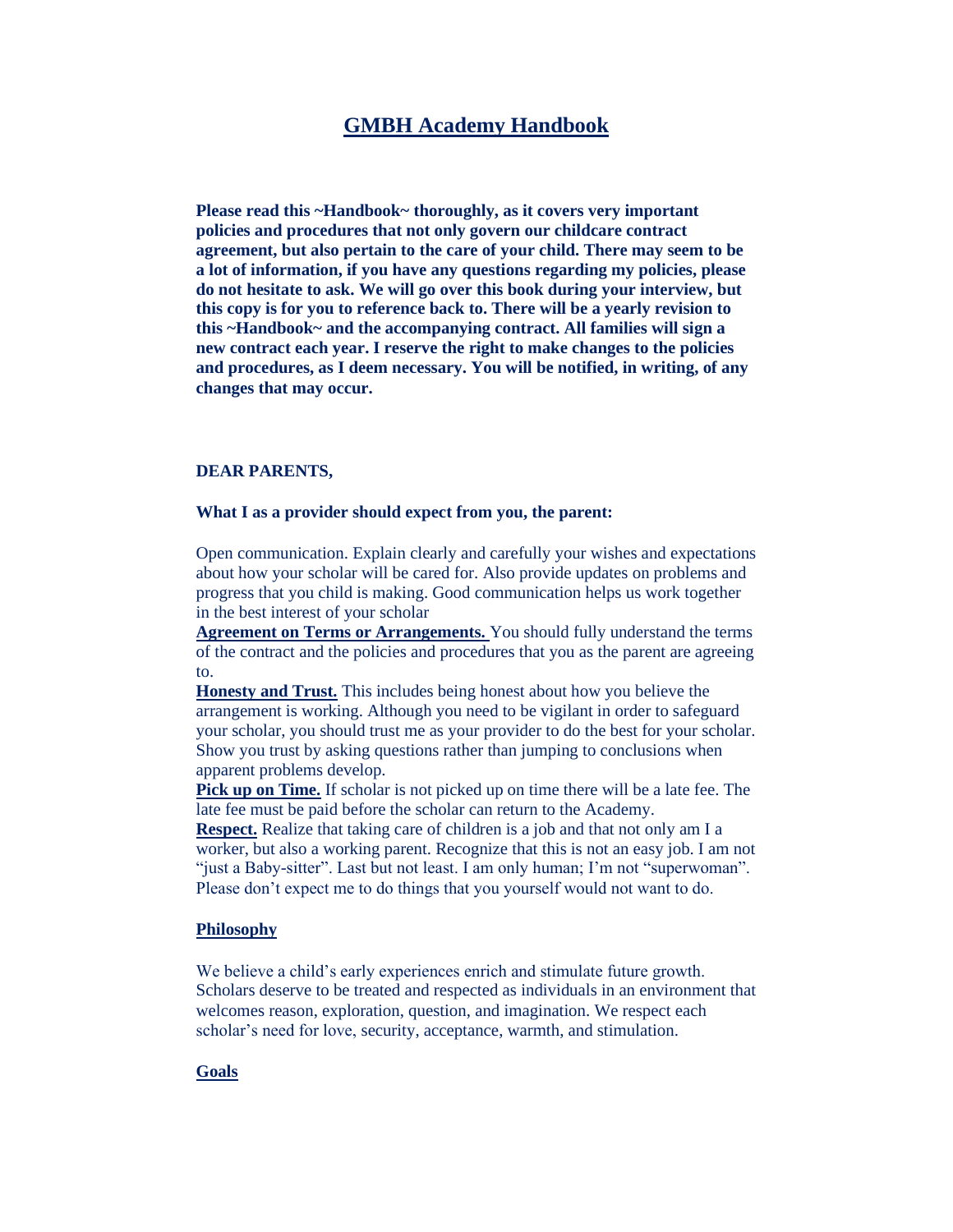While attending GMBH Academy your scholar will have the opportunity to participate in a wide variety of activities, which promote all aspects of development. GMBH Academy provides for scholars the comfort and experience of belonging to an extended family. I provide a home like setting. My approach to each scholar is child centered and child directed. Scholars are offered choices whenever possible. Your scholar will bring home a newsletter each month, which will give a brief overview of what we will be doing. Just because you are not seeing anything in the way of papers does not mean that we have not been busy all day.

## **LIABILITY WAIVER**

The undersigned being the lawful parent and/or guardian of the above child(ren) hereby consent to the participation by the child(ren) in all activities conducted by GMBH Academy and to the participation of the child(ren) in all events related to said activities. The children that participate in activities and adventures with GMBH Academy are consistently well supervised, however, accidents do happen. The undersigned assumes all risk of injury or harm to the child(ren) associated with participation in GMBH Academy activities and adventures and agrees to release, indemnify, defend, and forever discharge GMBH Academy and its subsidiaries, vendors, staff, employees, and agents of and from all liability, claims, demands, damages, costs, expenses, actions and causes of action in respect of death, injury, loss or damage to the child(ren), howsoever caused, arising by reason of or during the child(ren)'s participation in GMBH Academy.

## **ABOUT ME AND MY FAMILY**

My husband and I have been together for 18 years and married for 7 years. We are a blended family of 10 including 1 grandchild. Education is very important to me. I graduated with honors from University of Phoenix with a GPA of 3.9. Received my CPR, Degree and have had the Academy since February 2013. We transit it out of our home to our newest location.

**License capacity**: Ages allowed: 3 years old to 5 years old

## **Hours of Operation**

**GMBH Academy** is open from 7:30 AM until 4:30 PM Monday through Friday. Hours of care will be contracted from scholar to scholar. No preschool will be provided on Saturday and Sundays or on the following holidays:

**New Year's Eve (close at 1:00 PM) New Year's Day Independence Day Memorial Day Labor Day Thanksgiving The day after Thanksgiving Christmas Eve (close at 1:00 PM) Christmas Day and day after Christmas**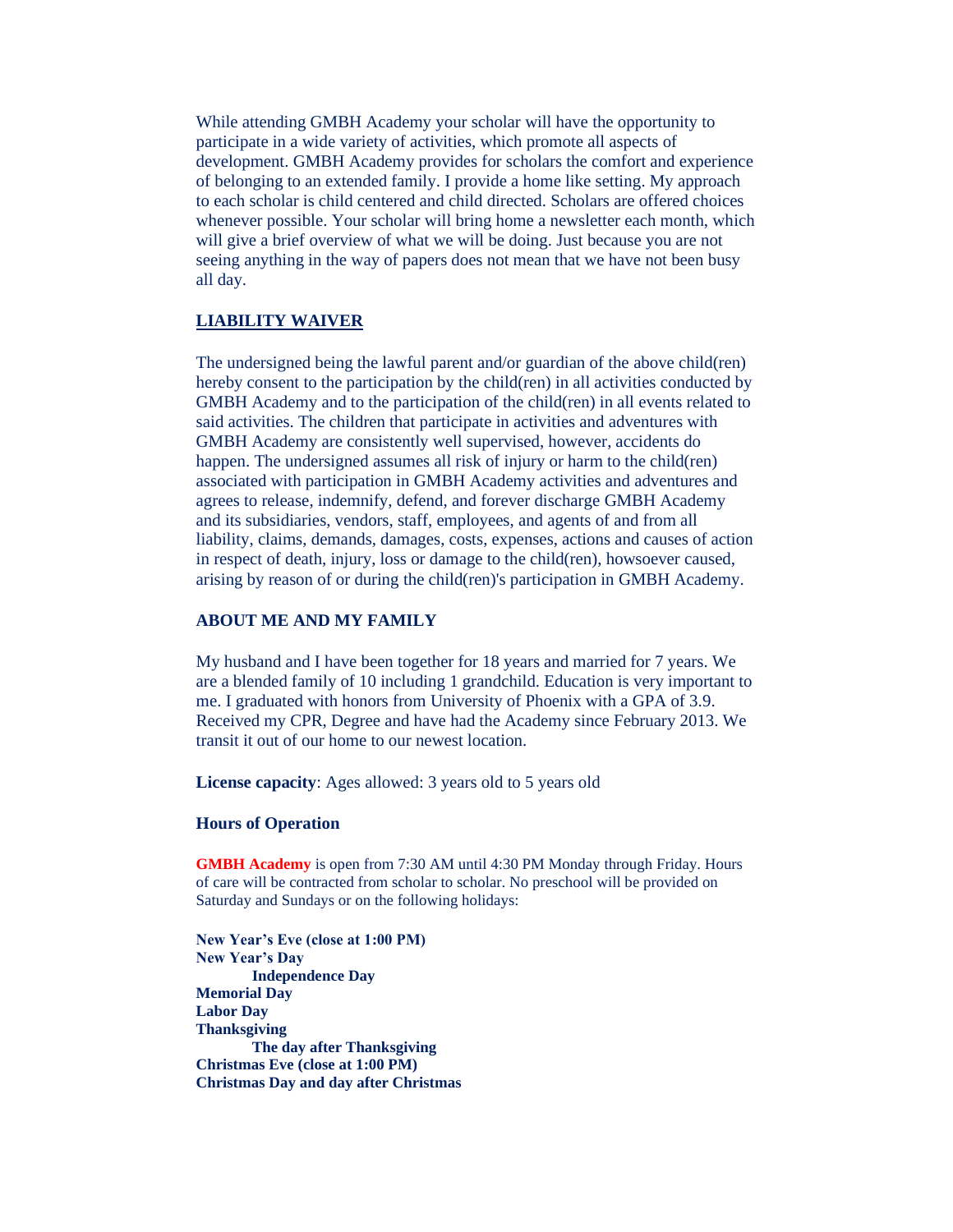# **Payment Procedures:**

### **Rates: per child**

**Full Time**: \$525 per month **Bi-Weekly: \$**280 **After School**: \$80 a week

I will talk to you about my prices during our interview.

### **Open Door**:

You are invited and welcome to visit **GMBH Academy** anytime your scholar is present. You are asked to avoid visiting during Rest Time as much as possible. Please knock first. Parents are also free to call **GMBH Academy** at any time. If I do not answer the phone, please leave a message, and we will call you back as soon as we are finished with the current activity.

## **Matters of Tuition :**

**The contract is a legal document obligating me to provide a service for you and obligating you to pay me for that service. There are other requirements in the contract. I urge you to thoroughly read the contract/handbook and realize that it is legal and you will be held liable for each item of the contract. By signing it, you are accepting it in all it's terms.** 

## **Daily Doings**

## **Drop Off/Pick Up**:

I assume responsibility for your scholar only while he/she is on my property. **No staff will pick up or hold any scholars.** No scholar will be allowed to leave with anyone except the parent, unless indicated on the alternate pickup list, without written permission from the parent. Telephone permission will not do! Anyone unfamiliar to me will be required to show proof of Identification. Please make the alternate pick up person aware of the requirements. It is normal for your scholar to cry on arrival, especially for the first few weeks. Please make your goodbye brief and tell your scholar exactly when you will be returning. The crying usually stops within seconds of your departure. You are welcome to listen outside the door. Never leave without telling your scholar goodbye. Please be in control of your scholar during drop off and pick up times. This is a time of testing when two different authority figures are present (parent and provider) and this situation will be tested at one time or another to see if the rules still apply. I will remind your scholar if inappropriate behaviors are being displayed. Scholar of all ages adjust to transitions from one activity to another differently. Most do not like to be too rushed and most do not like to wait too long once they are ready to depart. If the person picking up the scholar appears to be under the influence of alcohol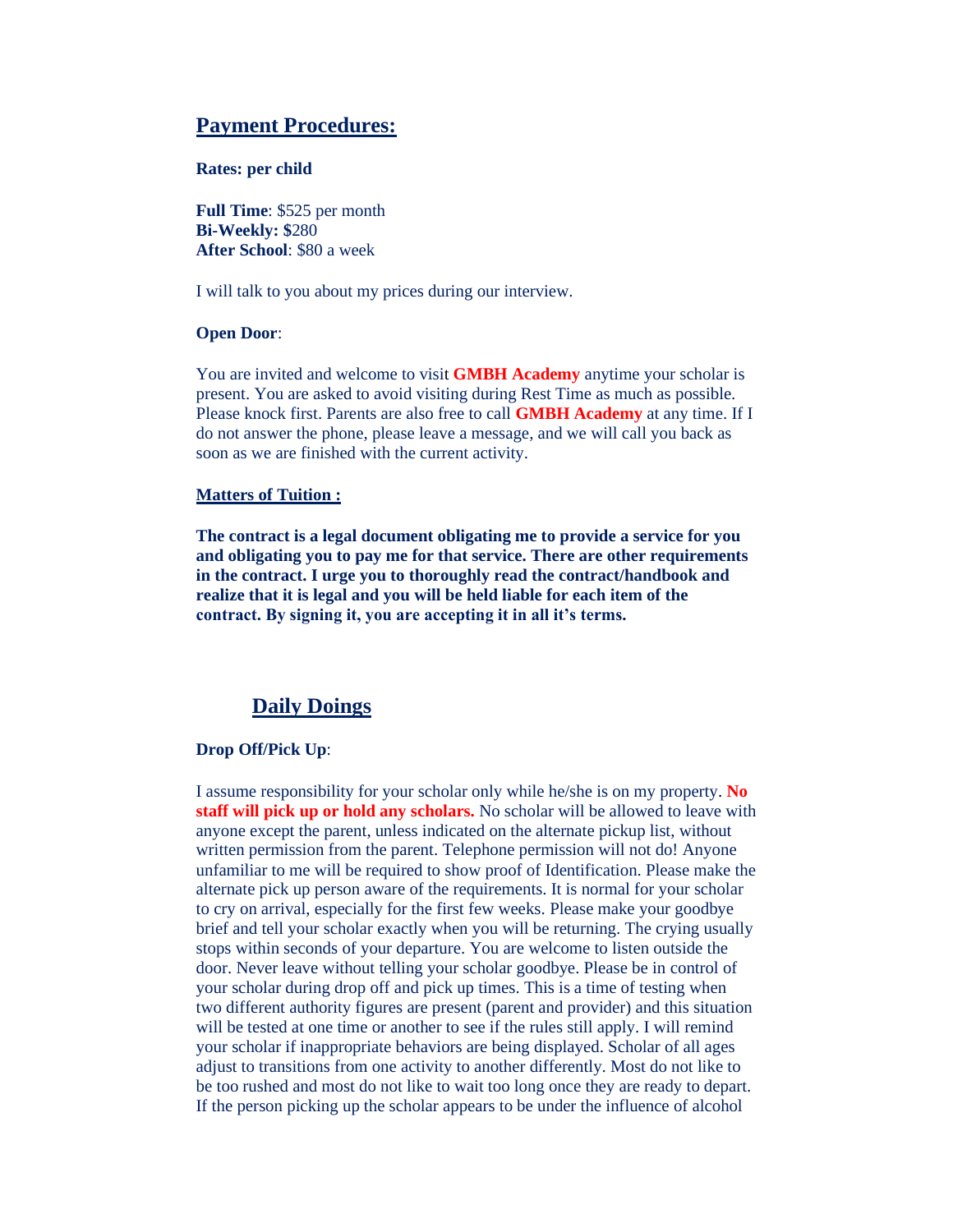or drugs, another authorized person will be called to pick-up both the scholar and the adult. Court Order: If there is a court order keeping one parent or guardian away from the scholar, I must have a written note from the custodial parent or guardian in my file to that effect. Otherwise, I cannot prevent the non- custodial parent from picking up the scholar.

## **Sick/Vacation Days**:

## **In the event that your scholar is ill and needs to miss a day, please call 1 hour before arrival time. Full payment must be received whether or not child attends.**

### **Television**:

I allow limited TV viewing consisting of Nickelodeon, PBS and the Disney Channel only. On occasion I let the scholars pick a child appropriate video to watch. Scholars are NEVER required to sit and watch TV, and TV is not offered in place of Free Play or Learning Activities.

#### **Guidance**:

Some people call it discipline. I prefer guidance. No scholar will be hit, spanked, belittled, or otherwise intimidated at **GMBH Academy**--even with parental permission. No corporal punishment will be used. Scholars will be treated with courtesy, respect, and patience. Guidance will be according to age and understanding level. Younger scholars will be redirected to another activity. Older scholars will be given time outs depending on the severity of the offense (almost always 1 minute per year of age, never to be more than 15 minutes). If a scholar becomes a persistent behavior problem, I will address it with you and we will try to resolve it together. AT NO TIME WILL A SCHOLAR BE SUBJECTED TO PHYSICAL PUNISHMENT OR SHAMING, FRIGHTENING OR HUMILIATING METHODS BE USED, OR ANY TYPE OF VERBAL ABUSE, THREATS, DEROGATORY REMARKS, OR DEPRIVATION OF A MEAL OR ANY PART OF A MEAL BE USED. NO SCHOLAR WILL EVER BE PUNISHED FOR TOILET ACCIDENTS.

## **Meals**:

We are catered a nutritionally balance meals and snacks for your child. Please do not send any food or drink with your child without prior approval through the provider. Please see Activities for a list of meal times; if your scholar arrives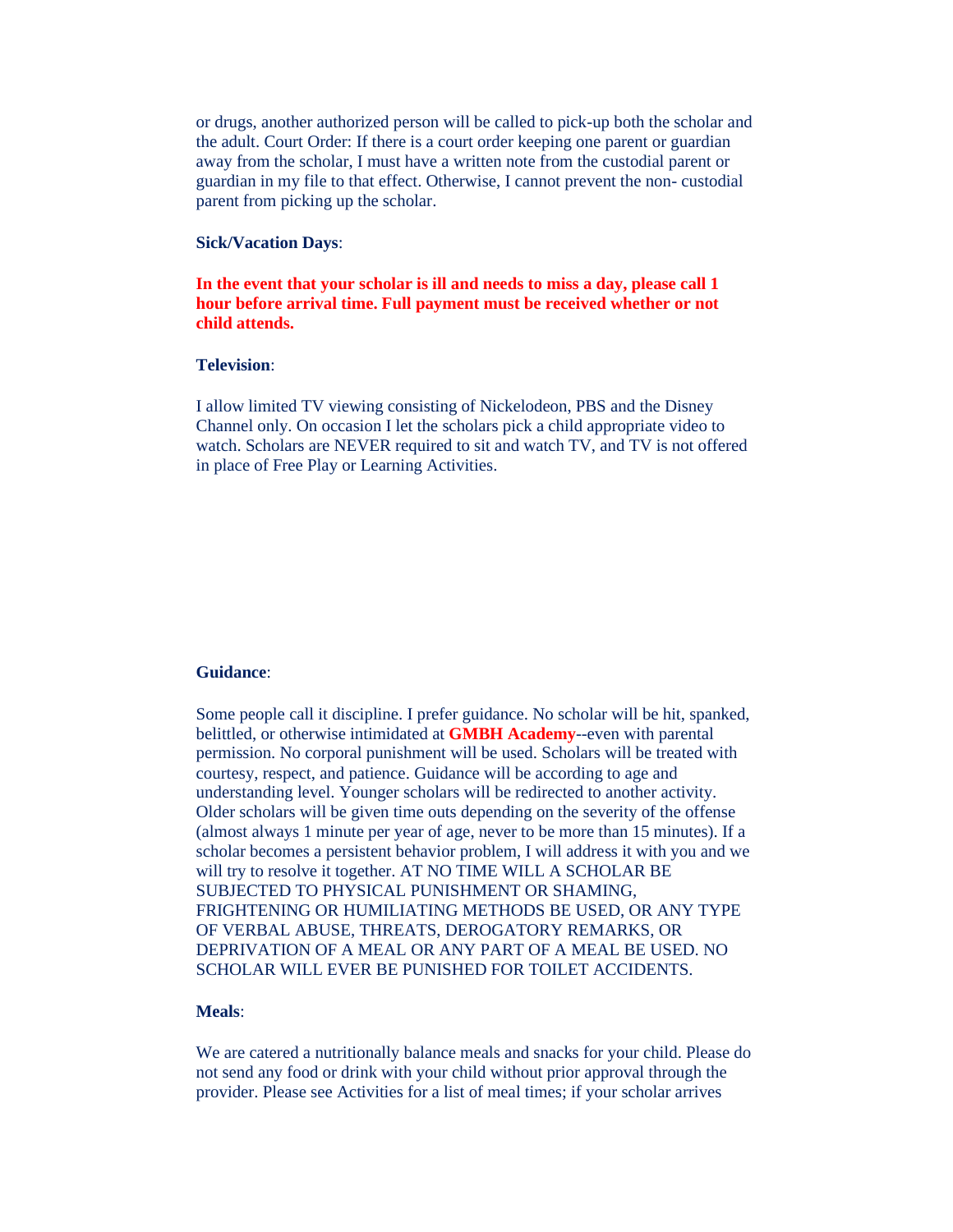after a meal or snack has been served, he/she will wait until the next meal/snack time to eat. Meals and snacks are served family style. Scholars are encouraged to use this time to share their experiences with each other. Manners are taught, and practiced during this time as well. Please list on the medical report any food allergies scholar may have. If your scholar needs a special diet, the parent must furnish these foods.

### **Activities**:

Age appropriate activities are scheduled with flexibility allowed to respond to the needs of the individual scholar and day. I will offer times for outside play, crafts, stories, instruction, and naps appropriate to the child's ages, interests, and abilities. I will provide your scholar with tender loving care, understanding, patience and guidance in a happy family setting. Chores, such as picking up, putting dishes on table, etc. I provide preschool curriculum, developing large and small motor skills. We do many arts and crafts where the focus is on the process, not the product. Free play is an important part of a scholar's early years. It is here that they learn social skills that will be needed the rest of their lives.

### **An example of a day at GMBH Academy:**

7:30 AM-8:00 Arrival and free play 8:00 AM: Breakfast and clean up. Toilet time. 8:30 AM: Free Play 9:30 AM: Crafts. Learning skills. Toilet Time. 10:30 AM-11:45 TV. Learning skills. Science 12 -12:30 PM: Lunch and clean up. Toilet Time. 12:30 -1:00 PM: Slow down and Quiet Time. Reading a story. Lay on mats. Toilet Time. 1:00-300 PM: Rest Time **Scholars do not have to sleep, but they do have to lie or play quietly on their mats so as not to disturb the other scholars** 3:30 PM: Afternoon Snack. Toilet Time. Study Time for older children. Story Time, puzzles, coloring, games.

4:30 PM: Clean up time and get ready to go home.

## **\*\*\*\*\*\*\*\*\*\*\*\*\*\*\*\*\*\*\*\*\*NO EXCEPTION\*\*\*\*\*\*\*\*\*\*\*\*\*\*\*\*\*\*\*\*\*\*\*\*\*\*\*\*\* ALL DOORS OF THE CENTER WILL BE LOCKED AT 9:00 AM. ALL SCHOLARS MUST BE AT THE CENTER BY THAT TIME UNLESS THEY HAVE A DOCTOR'S EXCUSE.**

**House Rules**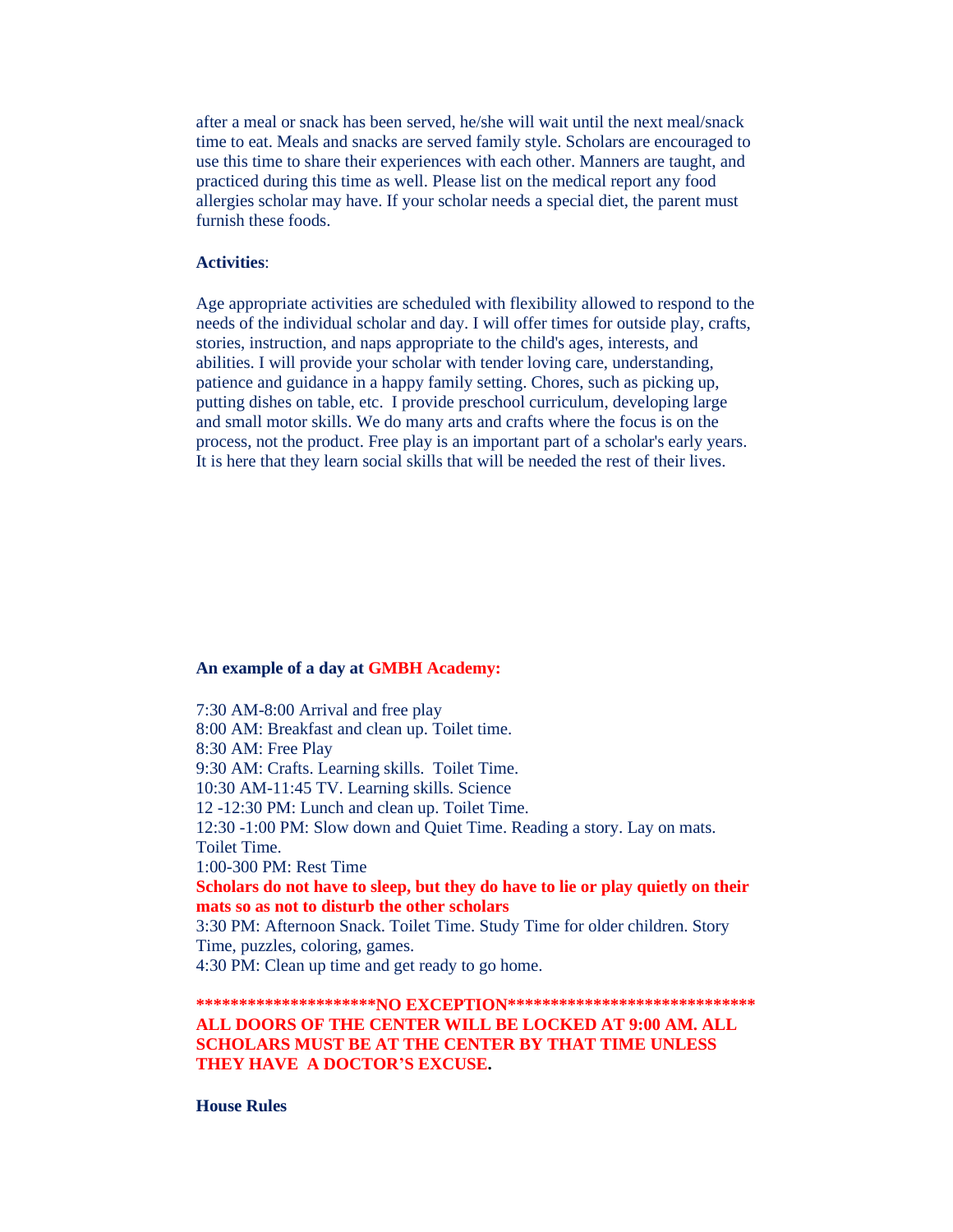1.No hitting, biting, pinching, throwing, pushing, hair pulling, or otherwise hurting ourselves or others.

2.No intentionally breaking anything.

3.No running, jumping, wrestling, climbing, etc.

4.No picking up toddlers.

5.No leaving the yard without permission (no one is allowed outside without adult supervision, even when parents are here).

6.No name-calling, yelling, fouls language or teasing—everyone deserves to be treated with respect.

7.All food and drink will remain in the cafeteria area.

## **Dress Code**: UNIFORM SHIRTS CAN BE PURCHASED ON WEBSITE.

Please dress your scholar appropriately in assigned uniform. Weather permitting; we will spend a lot of time outdoors. You also need to supply a complete change of clothing in case of an accident; I do not supply clothing for scholars. If the scholar has no spare clothing, the parent will be called to bring some.

### **Toys**:

Please do NOT send any toys from home with your scholar. If your scholar needs a special toy or item for sleeping, it will be allowed, but it will remain put away until Rest Time. **GMBH Academy** assumes NO responsibility for lost, stolen, or broken toys from home. Should the scholar deliberately destroy my toys or other property through misuse or willfulness, the parent will be required to replace it.

### **Rest Period**:

All scholars under the age of 5 will have a rest period. No scholar is forced to sleep, however they must remain quiet. Older scholars, and those who wake early, will participate in a quiet activity until Rest Time is over. Please try not to schedule pick ups or visits during this time to lessen disturbance to the resting scholars. All scholars will rest on their mats with individual linens.

## **Toilet Learning**:

All scholars must be toilet trained! If the scholars are not then……..I will assist you in toilet training your scholar with the understanding that it will be successful only if we work together. I will use cotton underwear or pull-ups supplied by the parent. I required at least 5 complete changes of clothing during Toilet Learning. I do not launder soiled items and will send them home in a plastic bag. Please replace any clothing sent home the next day. After 3 weeks of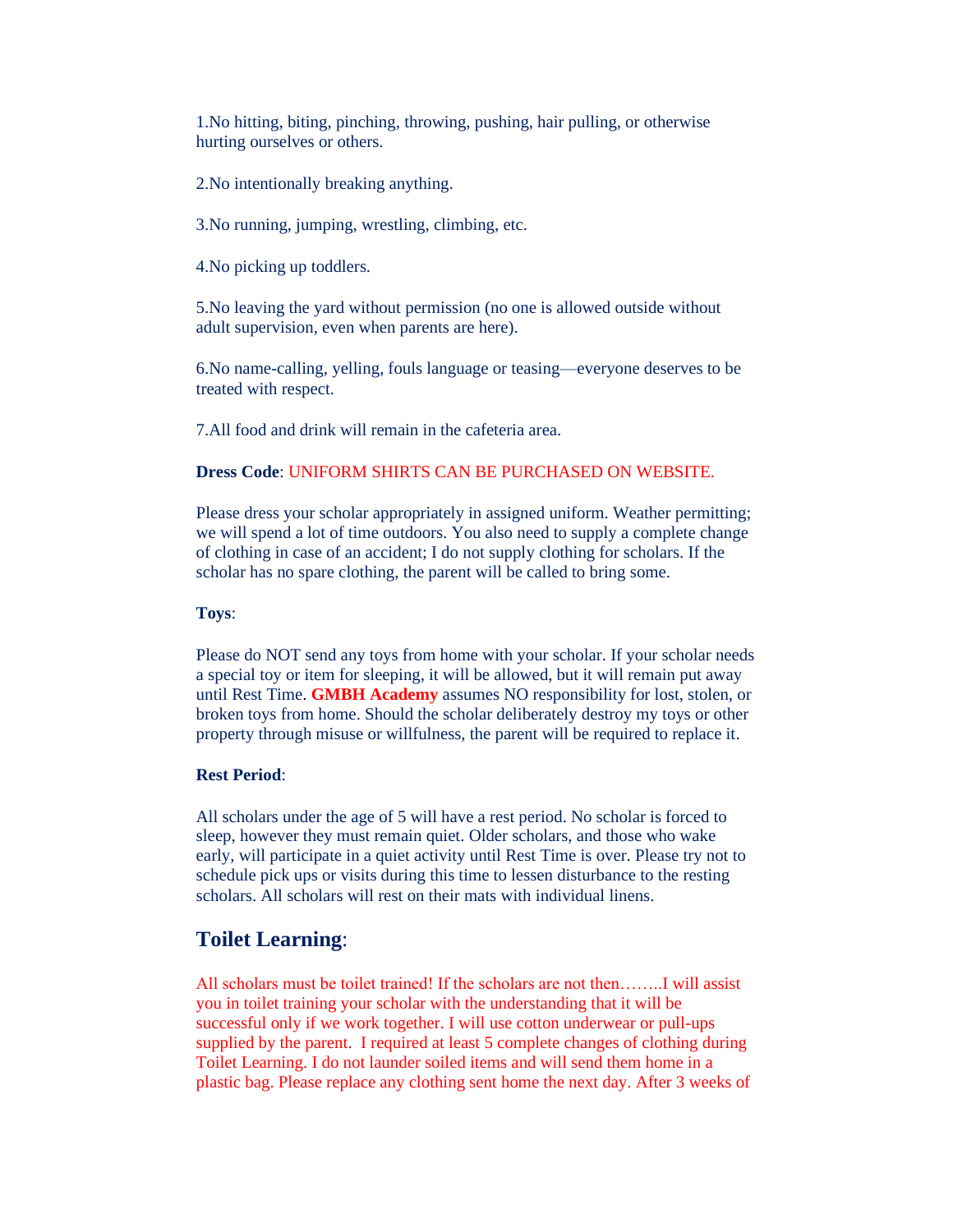training and I see no progress then a meeting will be scheduled to discuss other options.

**Transportation Policy:** At this time we will not be transporting

**Emergency Transportation**: If an emergency occur we will then use our private vehicles to transport scholars.

### **Holidays/Birthdays**:

We honor major holidays and all scholar's birthdays. If you would like to bring a special Treat (no homemade treats please) for the scholar, please arrange this with the provider. You are more than welcome to participate in ANY activities we have planned.

### **Other Goodies Confidentiality**:

The information you supply to **GMBH Academy** will be kept confidential. I will, at all times, respect your privacy. Before any of the information is released to outside persons, the parents will sign a release form.

### **Changes to Policies**:

Changes may be made to these policies as needed with 2 weeks notice. The policies, contracts, consents, and forms will be reviewed and updated, if needed, yearly in January. Please give written notice of any changes that may occur, especially of name or address, or of updated immunizations.

### **Emergency Location:**

**Location #1: J&W TAX 125 East McDowell Road, Jackson, Ms 39212**

**(601) 965-5055**

**Location #2: CVS 2803 Suncrest Dr, Jackson, Ms 39212**

**(601) 373-2111**

## **Emergencies**:

**Fire:** There is four fire extinguishers located in the center. If there is a fire that cannot be extinguished quickly, the children will be evacuated immediately before calling 911. We will practice fire drills monthly so the scholars will be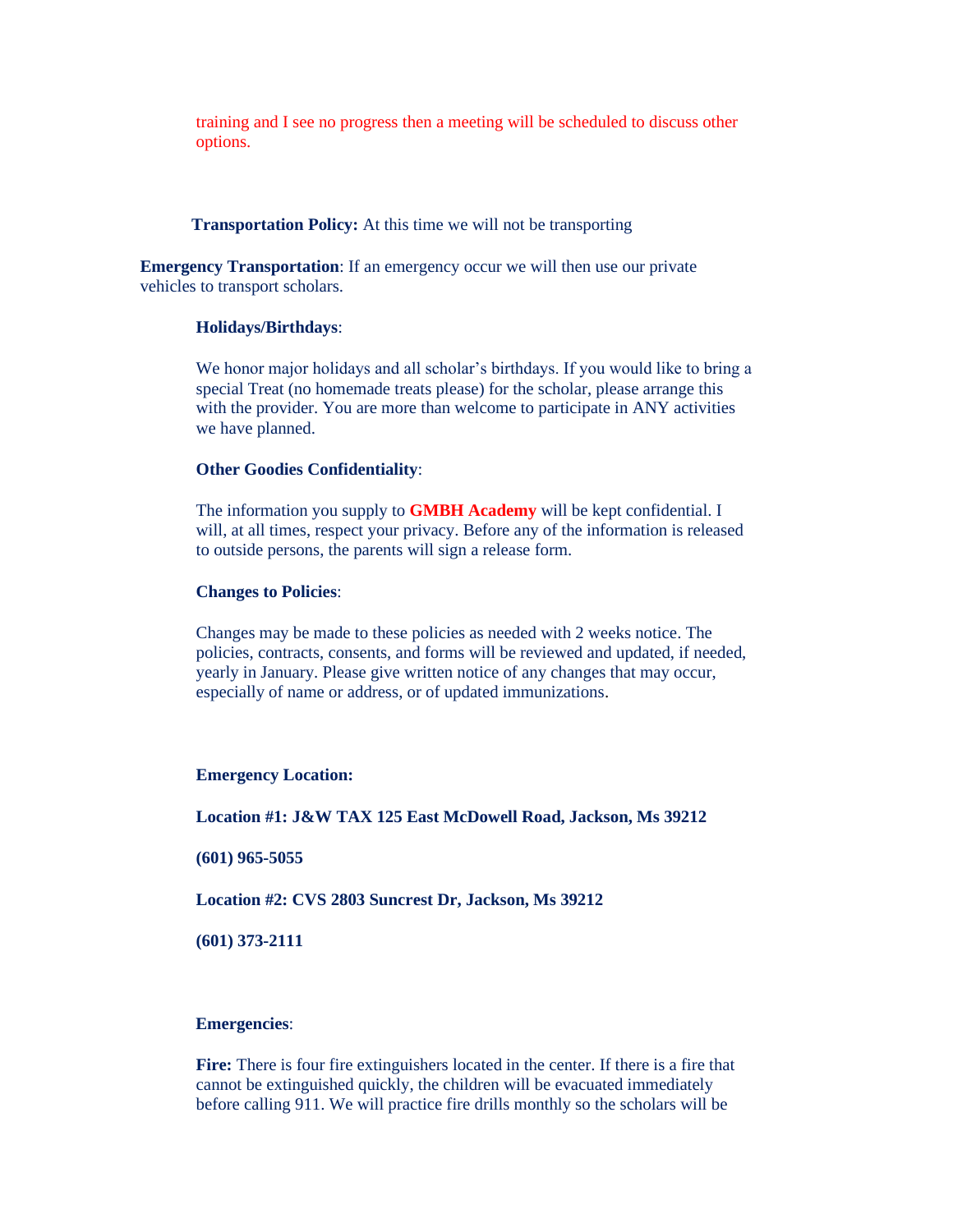prepared in the event of a fire. The fire evacuation plan is located on the walls in each room and you are free to view it at any time.

**Tornado:** In the event of a tornado warning, the scholars will gather in the restroom. We will remain in the restroom until the inclement weather has passed. Tornado drills will also be practiced monthly.

**Power outage:** There are flashlights located in the kitchen. If the power remains out for some time, there are non-perishables located in the kitchen that will be used to eat. If the weather is inclement and the center is getting too cold for the scholars, you will be called to pick up your scholar.

**Intruder** A dangerous adult is considered someone who is displaying inappropriate or threatening behavior, carrying a weapon, or showing signs of intoxication from either drugs or alcohol. This also includes an individual that is prohibited by court order from picking up or having contact with a child. If there is an intruder or dangerous adult in the center:

• Staff members in the immediate area will position themselves between the children and intruder/dangerous adult.

• A staff member will attempt to have the parent/intruder move to the hallway and close the classroom door, while a second staff member calls the Director or Assistant Director to assist with the situation.

## **IN THE EVENT OF AN INTRUDER OR DANGEROUS ADULT:**

• Staff members will be notified by the Director and/or Assistant Director of the threat using "text" feature on

the telephones.

• ALL staff and children must return to their classrooms; lock all classroom doors; and sit on the floor away from doors and windows. Wait for an "All Clear" from the Director or Assistant Director before continuing with activities. • The Director and/or Assistant Director, or a staff member designated by the Director and/or Assistant Director, will contact the local police department to notify them of the situation.• The Director and/or Assistant Director will instruct the intruder or dangerous adult to leave the premises, maintaining visual contact with the individual until the police arrive, or until the individual leaves

## **Enrollment Requirements**:

Before enrolling your scholar in **GMBH Academy** there are several things you must do:

1.Read through and become familiar with the Policies. You will be required to sign a form that indicates you have read, understand, and agree to ALL the Policies as outlined.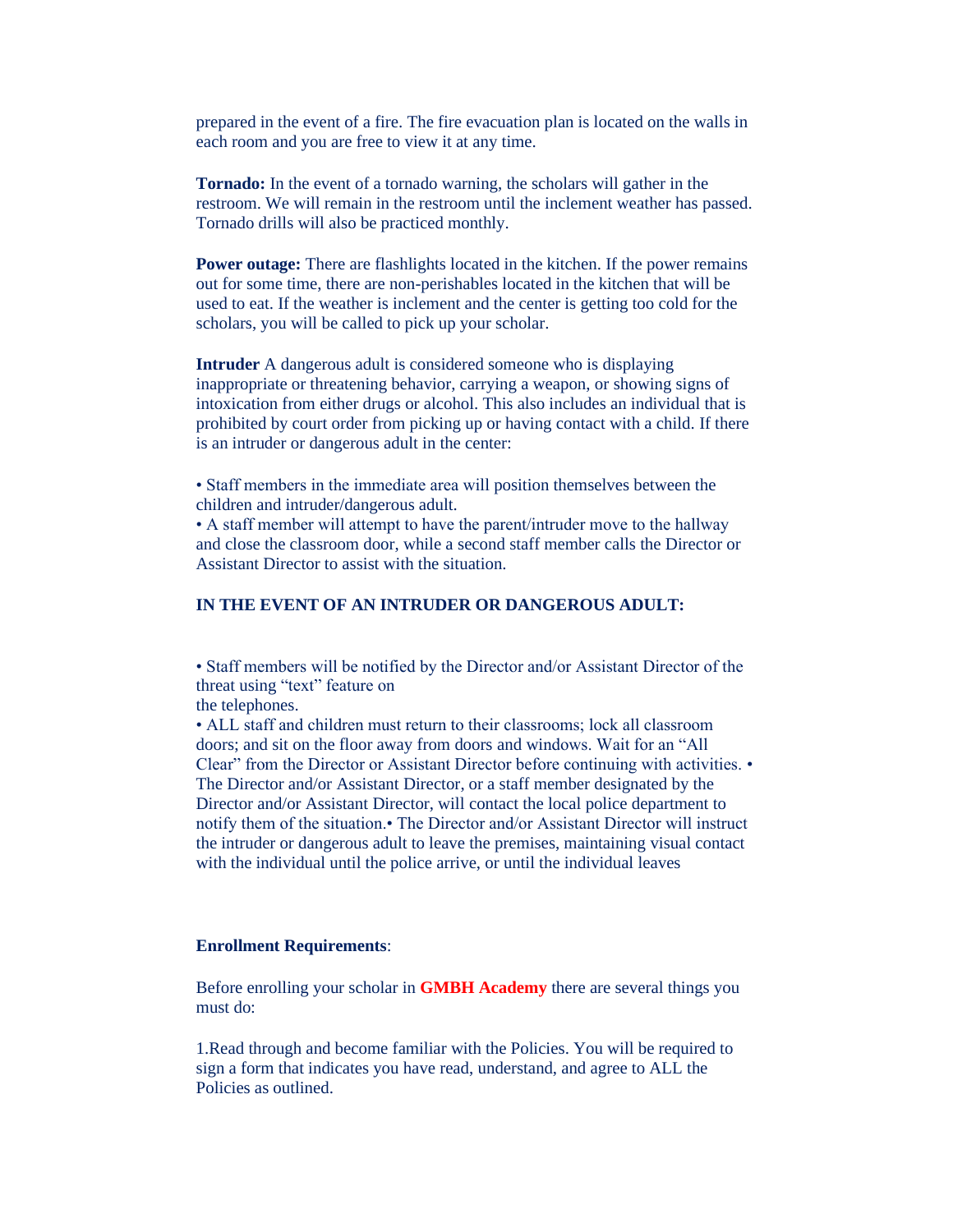2.An acquaintance visit must be made. I will not accept the scholar unless they have attend open house or come visit **GMBH Academy** to become familiar with me and the service provided.

3.All appropriate forms must be filled out, signed, and on file PRIOR to admission. All necessary forms/consents will be given to you in your admission package.

4.All required supplies must be brought within 2 weeks of your child's first day.

## **Termination of Care**:

Care can only be terminated with 2 weeks notice by the parent. I reserve the right to immediately end care for non-payment, failure to respect me, my center, behavior of the scholar, which is harmful to the physical or emotional well being of the other scholars, or failure to abide by my policies. If you terminate care without giving appropriate notice, you will be responsible for payment of the final 2 weeks of care whether or not your child attends. Please be advised that you will be charged the No Show Fee in addition to your scheduled daily rate until you notify me that your child will not be returning. \*Provider has the right to terminate a contract without notice in the case of harm to other scholar or a dangerous situation due to that scholar has caused intentionally or other wise.

### **Child Abuse/Neglect**:

I am required by law to report any suspected signs of child abuse and/or neglect. This includes any form of physical punishment by the parents in my center. Any request to use physical punishments by the parents will be noted in the scholar's file along with a written refusal from **GMBH Academy**, signed by the parent and provider.

## **Supplies**:

All supplies must be labeled with your child's name. You will need to provide the following things to be left here:

1. 1 complete change of clothing (more if we are toilet training) to be left here. This includes shirt, pants, socks, and underwear.

2. Any over the counter medication that you may wish to be used. This must have the scholar's name on it. Remember, I will always ask your permission before administering.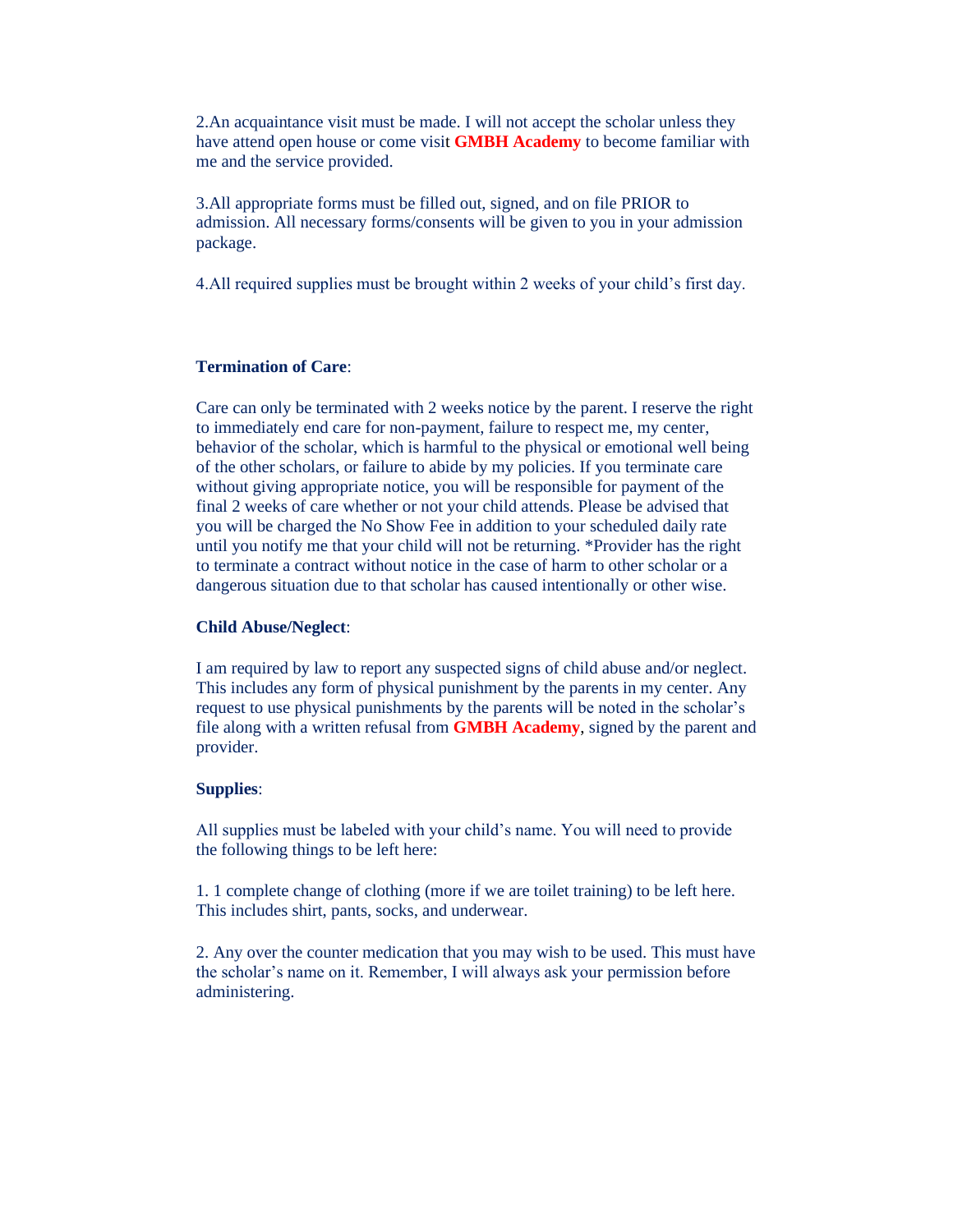# **Health Matters**

## **Illness**:

Under no circumstance is a sick scholar to attend GMBH Academy. The scholar should be allowed to recover fully from an illness in the comfort of their own home. The other scholars in care are exposed to any disease your scholar may bring into the center. If you are unable to remain home with your scholar, it is your responsibility to make substitute childcare arrangements. Obviously, it is not possible to prevent the spread of all illness. However, minimizing exposure and providing good hygienic practices in the center are means by which we can limit the problem and the resulting inconvenience. Accordingly, for the benefit of all involved, the following policies will be strictly enforced:

Scholars who have exhibited ANY symptoms of infectious illness within the proceeding 24-hour period are likely to be contagious and should remain at home. Examples of associated symptoms include, but are not limited to, fever of 100F measured orally or 101F measured rectally, nausea or vomiting, diarrhea, sore throat, loss of voice, hacking or continuous coughing, yellow or green runny nose, draining eyes or ears, rash, or head lice. I reserve the right to determine whether a scholar should remain in the home where illness is a consideration. Parents of scholar who become ill during the day will be promptly notified and are expected to arrange to pick up their scholar immediately. The sick scholar will, if possible, be isolated from the other scholars to minimize exposure. If the parent cannot be reached, the person designated as the emergency contact will be notified.

## **Medications**:

No scholar will be given any medication, prescription or over the counter, unless the parent gives written permission. Prescription medication shall have the scholar's name, name of medication, Doctor's name, name of pharmacy, prescription number, date, and directions for administering. The medication must be in the original container as dispensed by the pharmacy. I have Permission to Administer Medication forms to be filled out each time your child will need medicine to be administered. Written permission is required in order to use diapering products, sunscreen lotion and insect repellents.